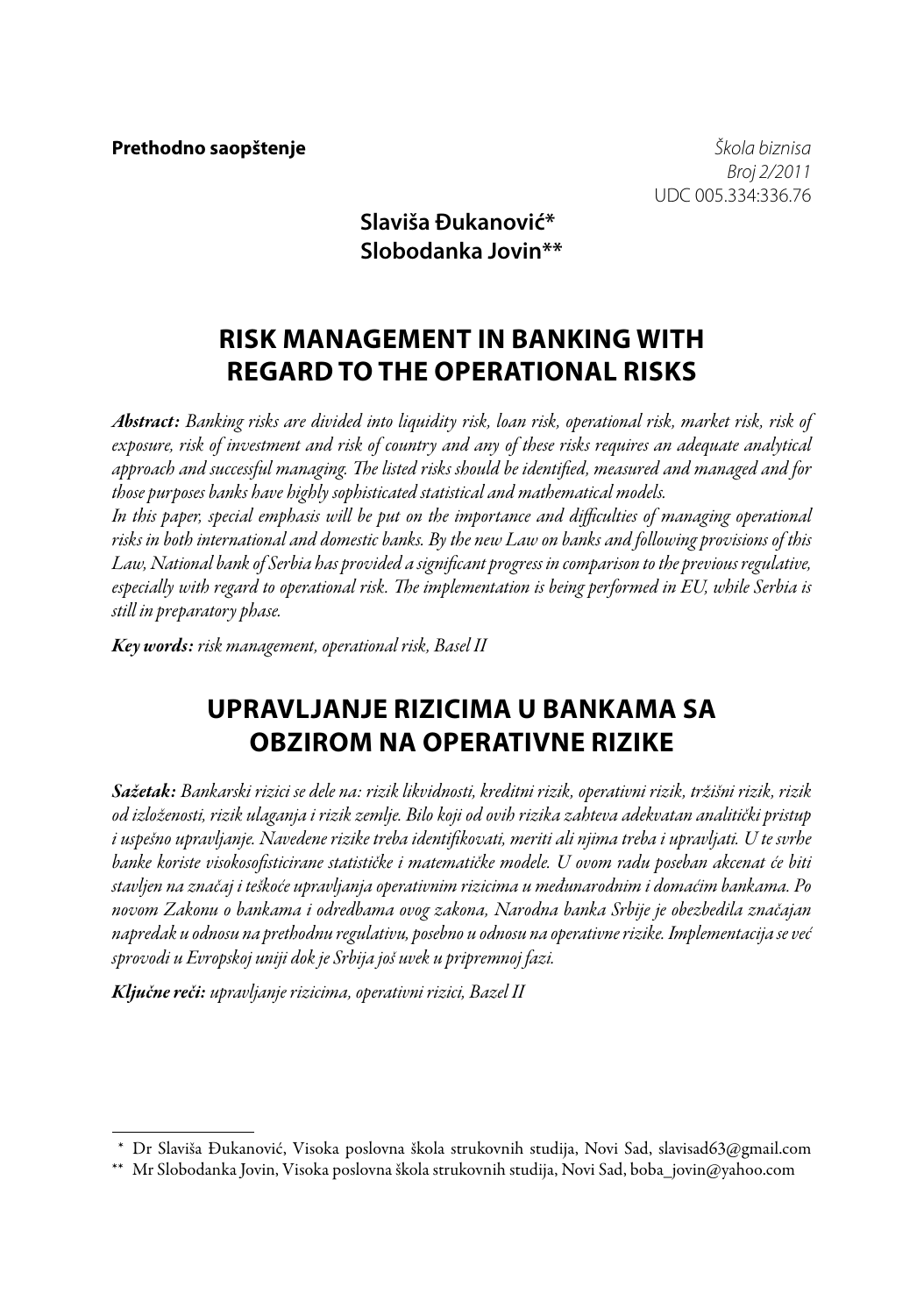### **INTRODUCTION**

Taking into consideration that banking has been involved into the process of rapid changes, the increase of the financial market turbulence has caused strengthening of banking risks. Thus, in new conditions, there are some complicated tasks that are put in front of the bank managers, especially in the field of creating the operative concept of the short-term business policy with the goal of ensuring the control of total risks. As a discipline, managing the risk is of new ages and has been developed from the activity of insurance because classical ways of insurance couldn't risk problems in all situations. Realization of profitability in the conditions of increased competition, as well as of the increased risk, becomes a new challenge for banking management.

With the increase of the range of services that are offered by banks, profits are being grown but also there is a higher exposure to risks. In its business, banks are exposed to loan risks, market risks, risks of liquidity, operational and other kinds of risks. Each of those risks requires an analytical approach and success in managing.

Timely identification of all kinds of risks and appropriate protection measures have become extremely significant factor of success in business in more and more complicated conditions of economy.

### Risk management in banking

The goal of risk management in banking is optimization of the relationship between risk and yield. In that sense, in the focus of banking risks is loan and market risks management to be found. There is the risk of solvency to be crucially dependent on them in the meaning of definitive risk of the bank. Interest and currency risks are the components of market risk with which is possible, for modern bank, to manage over the financial market under condition of having a good position of solvency and credibility on that ground. Also, operational risks can't be neglected too, such are risks of human factor, computing and other technological factors, legal factors etc.

Bank is one of few institutions that in the same time overtakes double-sided business risk. From one side, risk manifests in keeping the deposit of economy and population, and, on the other side, risk occurs during the placement of collected assets into the loans, securities and other placements.

Because of those reason, risk management today means one of the most creative works on the global financial market. That creativity can be expressed in amount of avoided loss respectively of realized additional income of an enterprise. Hereafter, all risks that banks are the most often exposed to will be explained.

The risk of liquidity means capability of the bank to perform its obligations in time. It represents the risk of negative effects on financial result and capital of the bank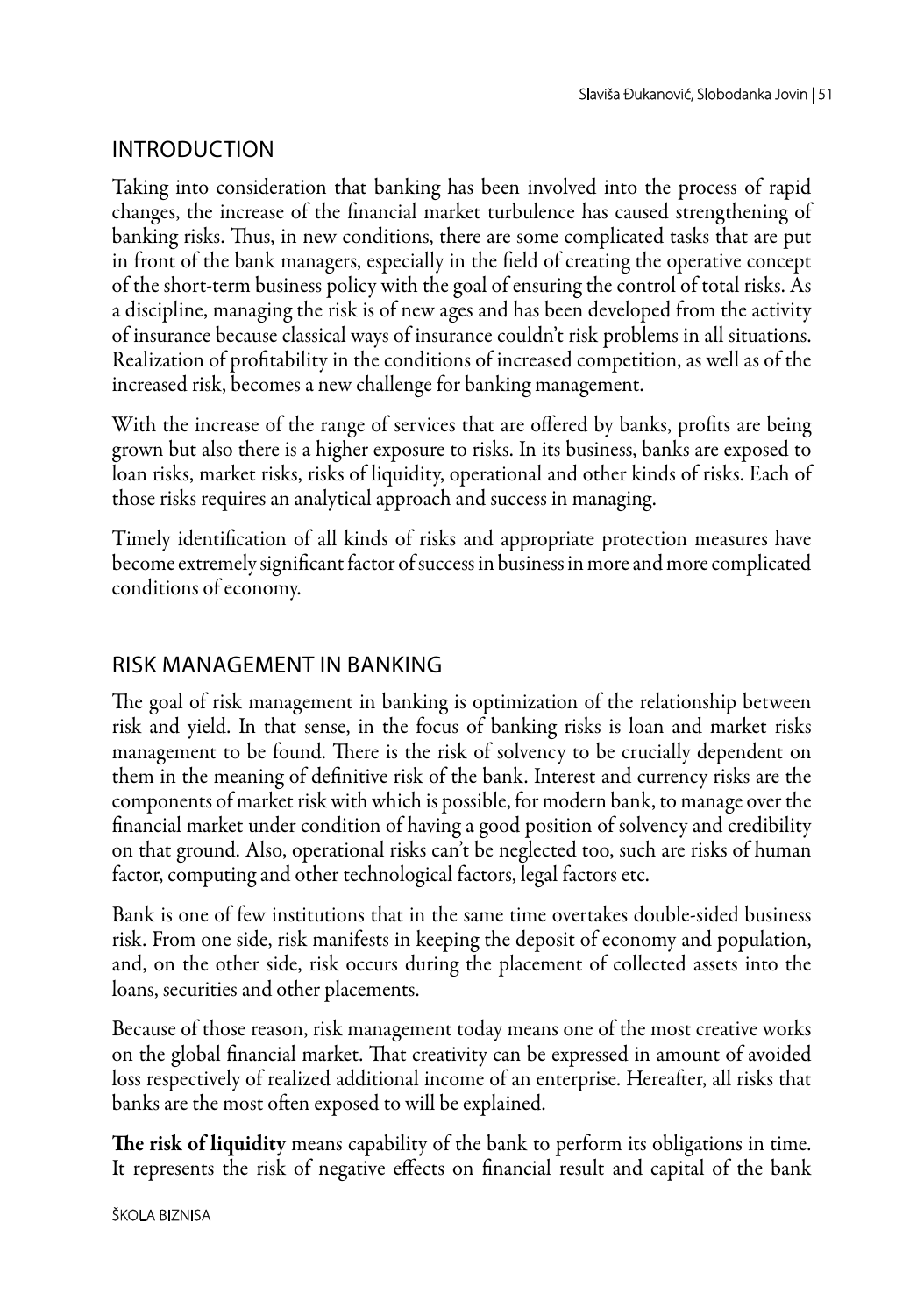because of inability of the bank to meet its accrued obligations. The risk of liquidity appears in connection with net outflow of deposit, absence of expected inflow of funds, conditional obligations activating and loan requests of the clients that are significant for the bank. Liquidity has a lot of aspects but mostly it is grounded on having liquid assets by bank, cash flows and its capability to lend some assets on the market. Therefore, cases of an extreme illiquidity of the bank are mostly the result of overtaking other risks such as credit risk or the country risk. The most often reason for this risk appearance is in maturity assets transformation. Mostly, banks create short-term sources of assets in the form of deposit while give loans with longer term that means they finance illiquid loan placements through liquid sources, that creates the base for the risk of liquidity.

The banks have to take care on the degree of maturity assets transformation as well as on the height of the risk of liquidity that is to be formed on that ground, through the classification of the funding source and placement, grounded on maturity segments.

The height of liquid assets that the bank has to have is changeable category. The bank is obligated to determine procedures for dealing in such circumstances that can lead to the critically low level of its liquidity. Those procedures are to determine jurisdictions and responsibilities, communication with regulatory bodies, the most significant clients of the bank and with publicity, as well as the way of obtaining the missing liquid assets $^{\rm l}$ .

The credit risk is the most often risk that banks are exposed to because the credit activity is primary for most banks. The credit risk is a risk of appearance of negative effects on the finance result and capital of the bank, because of the debtor's possibility of failure to perform his/her obligations towards the bank. Under that expression of credit risk we consider the possibility that the loan shall not be returned in the maturity time, including interests. Ignorance of obligations by the client has a consequence in losing all claims. In the case that several crucial clients of the bank do no serve their obligations, orderly and timely, it may retract the bank in the zone of deep illiquidity.

The bank is obligated to identify the credit risk, to measure it and to estimate is ground on the credit liability of the debtors according to his order in performing his duties he has got towards the bank and according to the quality of the bank's claims security instruments.

The loan risk is to be identified, measured, estimated and followed in accordance with decisions regulating balance sheet assets and off-balance sheet items of the bank respectively adequacy of its capital.

While analyzing the credit capability of the future debtor, sources of information may be internal and external ones. The internal sources of information are placed in the bank and are available in any moment while the external sources of information are placed

<sup>&</sup>lt;sup>1</sup> See more detail in Đukić, Bjelica, Ristić (2003: 188)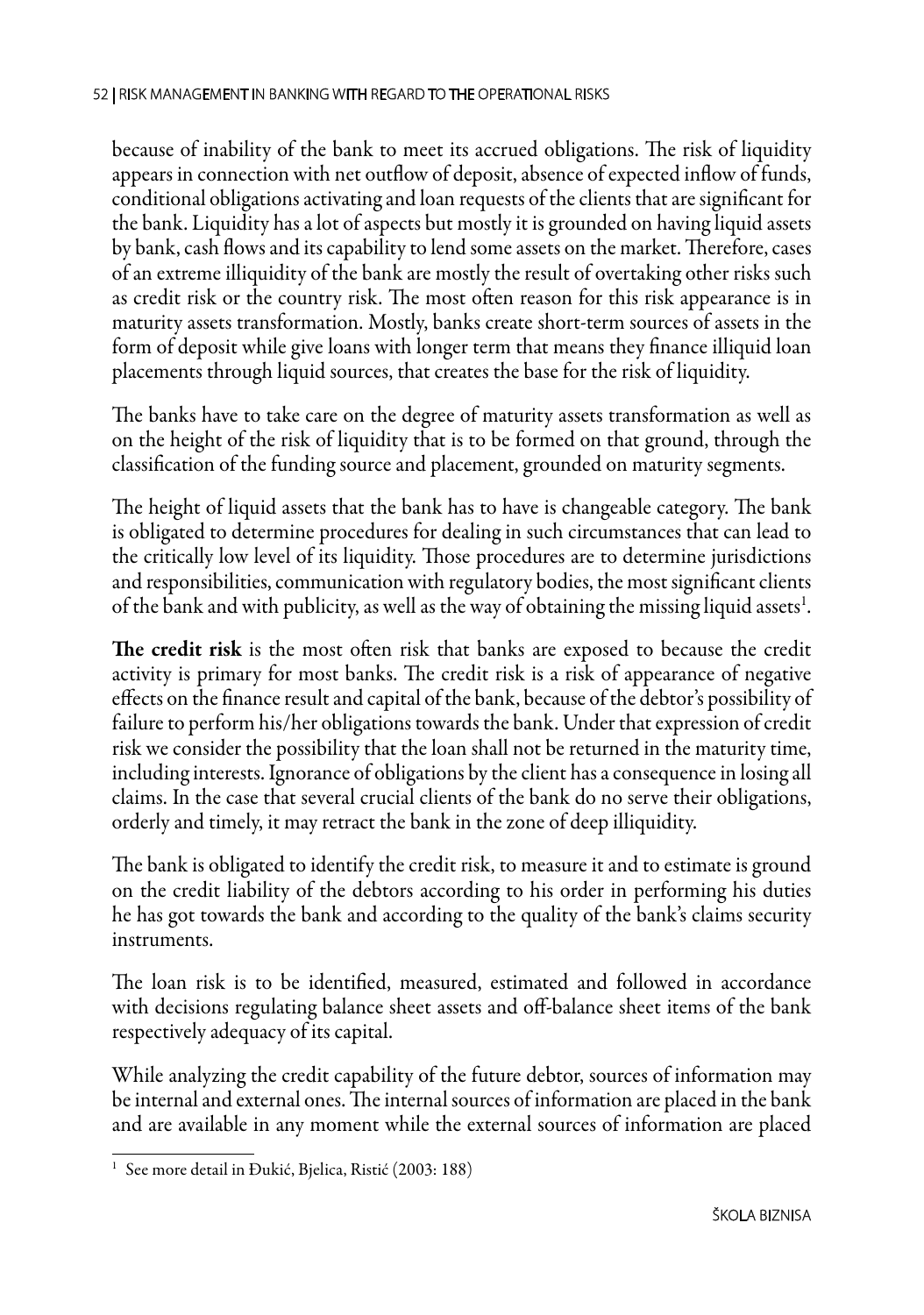at other persons' places, such as consulting agencies, statistical and audit houses and enterprises itself.

Worse loans have negative influence on asset and liability management because they lead to the freezing of assets from the reason of short-term non-payable claims turning into the long-term assets. It has negative effects to the liquidity of the bank in whole as well as on its loan rating. If bad loans lead to the cancellation of claims, it shall cause decreasing of reserves and, at the end, to decreasing of the bank capital.

Interest risk is considered as a risk of appearance of negative effects to the financial result and the bank capital as a consequence of interest rates' changes and the bank is exposed to this risk according to the items that are recorded in banking book.

The bank's exposure to this sort of risk appears from the fact that majority of balance sheet positions generate incomes and expenditures that are to be in the balance with the interest rates. On the other side, the interest risk partly is origin from an incomplete synchronization of changes of interest rates on the side of assets and liabilities of the banks, where banks very often grant loans with longer terms in comparison with the terms of the sources of assets. Therefore, increasing of market interest rates have much faster influence on an adjustment of interest that must be paid by banks on the sources of funds than on the interest rates on loans.

Financial institutions that have a huge range of mortgages loans are very sensitive on the risk of interest rates, partly because of approximately long terms of maturity of these loans. When this risk is in charge, one of very important goals is profit protection from influences of fluctuating interest rates. Last decades are considered as period of changeable interest rates because of what the bankers have tried to find ways to protect their portfolios of assets, liabilities and profit from potential losses. A lot of banks use strategies of managing with assets and liabilities according to instructions of the Assets - Liability Committee (ALCO). This Committee decides on strategies that should be applied with regard to the risk of interest rates and participates in short-term and longterm planning, makes decisions on strategies in the sense of needs of liquidity of the institutions as well as other problems in managing.

Foreign exchange or currency risk represents the risk for the bank to make losses in business caused by changes in exchange rates and this risk is particularly significant for international and multinational banks because they are exposed to changes of exchange rates of several currencies. An indicator of foreign exchange risk is a relationship between total open bank's foreign exchange position and bank's capital, calculated in accordance with the decision that regulates adequacy of the bank's capital. The bank's exposure to this sort of risk implies an existence net short- or long- open position in given currency. The bank has a short position when its foreign exchange obligations are bigger in comparison with foreign exchange assets, and it has a long foreign exchange position when its foreign exchange assets bigger than foreign exchange liability.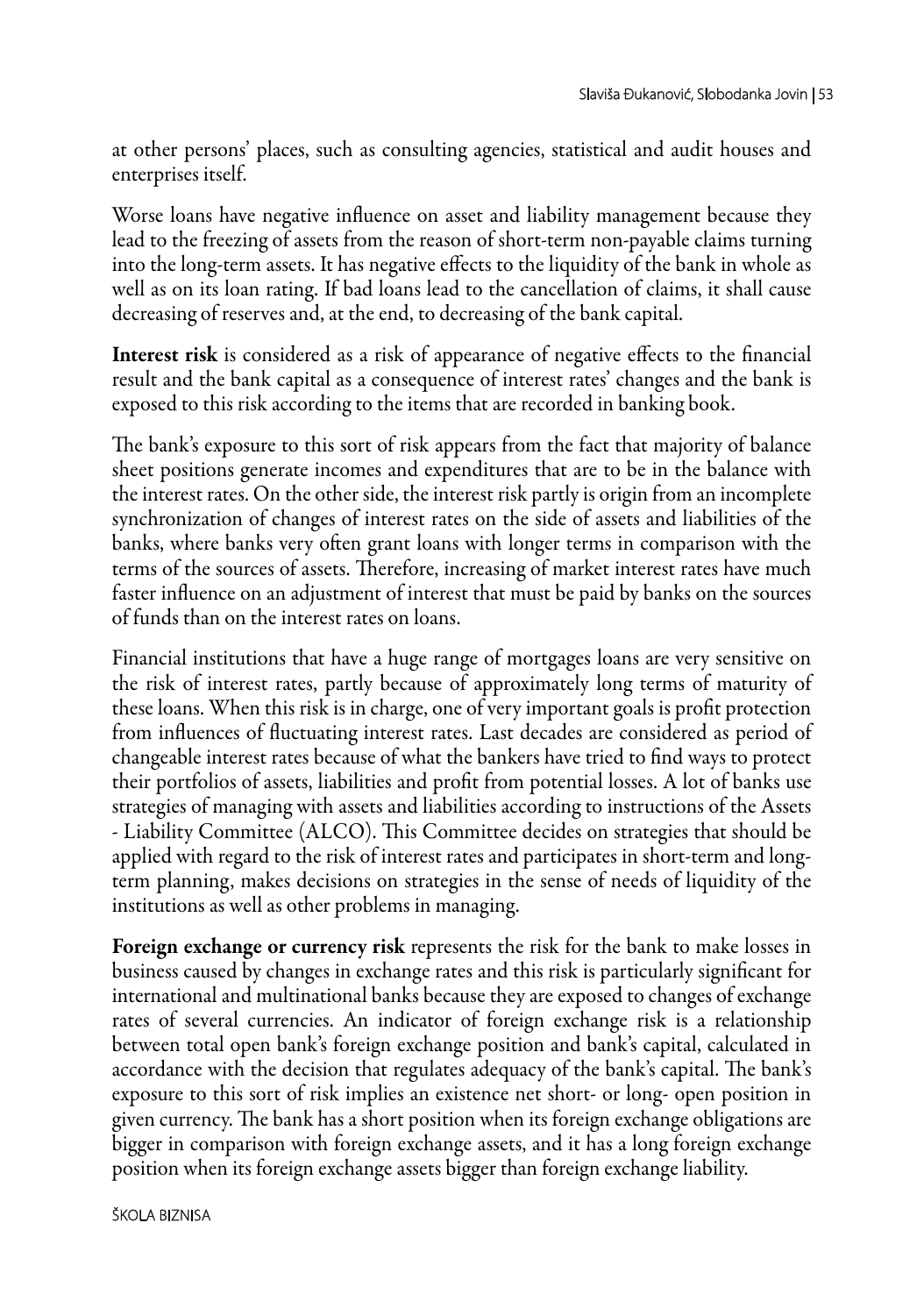Factors for appearance of the foreign exchange rate risk may be time exposure, balance sheet exposure and economic exposure to the risk of the foreign exchange rate. The relationship between assets and liabilities is something that is considered to be kept by the bank in the way of having its total net open foreign exchange position (including an absolute value of net open position in gold) at the end of every working day not bigger than 20% of its capital<sup>2</sup>.

Risks of the bank's exposure include risks of the bank's exposure to one person or to the group of connected persons and risks of the bank's exposure to the person connected with the bank. As a big exposure of the bank towards one person or to the group of connected person is considered the exposure of at least 10% of the bank's capital. The sum of all big exposures of the bank ( that includes an exposure of the bank towards the person connected with the bank) can't be bigger than 400% of the bank's capital. The bank's exposure towards one person or towards the group of the persons must no go over 25% of the bank's capital<sup>3</sup>.

The bank's risks of investments include the risk of bank's investments in other legal person and fixed assets. The bank's investment in one person who is not a person working in financial sector, must not go over 10% of its capital: under this investment there is to be considered an investment that makes bank to acquire a stake or shares of the person who is not in the financial sector.

Total bank's investments in the persons that are not in the banking sector and investments in fixed assets must not go over 60% of the bank's capital, unless if we speak about an acquisition of the shares, made in the purpose of their further selling in period of time of 6 months from the day of their acquisition.

Country risks – unlike of the risk that is a consequence of characteristic of the users of loans, an international lending involves so called country risk, connected to economic, social and political surrounding of the loan user's country. The country risk involves:

- political and economical risk;
- the risk of transfer.

Operational risk is defined as a risk from the loss that appears from inadequate or unsuccessful internal processes, people and systems or external events. The operational risk can be influenced by human or technical factors, practices and information technologies. The turning point in changing attitudes towards operational risks is applying of Basel II that already requests from the banks to allocate certain coverage from the capital for operational risk. In the next chapter, there will be the operational risk shown in detail as well as methods of its calculation.

<sup>2</sup> Decision on Risk Management No. 112 (2008: 6)

<sup>3</sup> Decision on Risk Management No. 112 (2008: 8)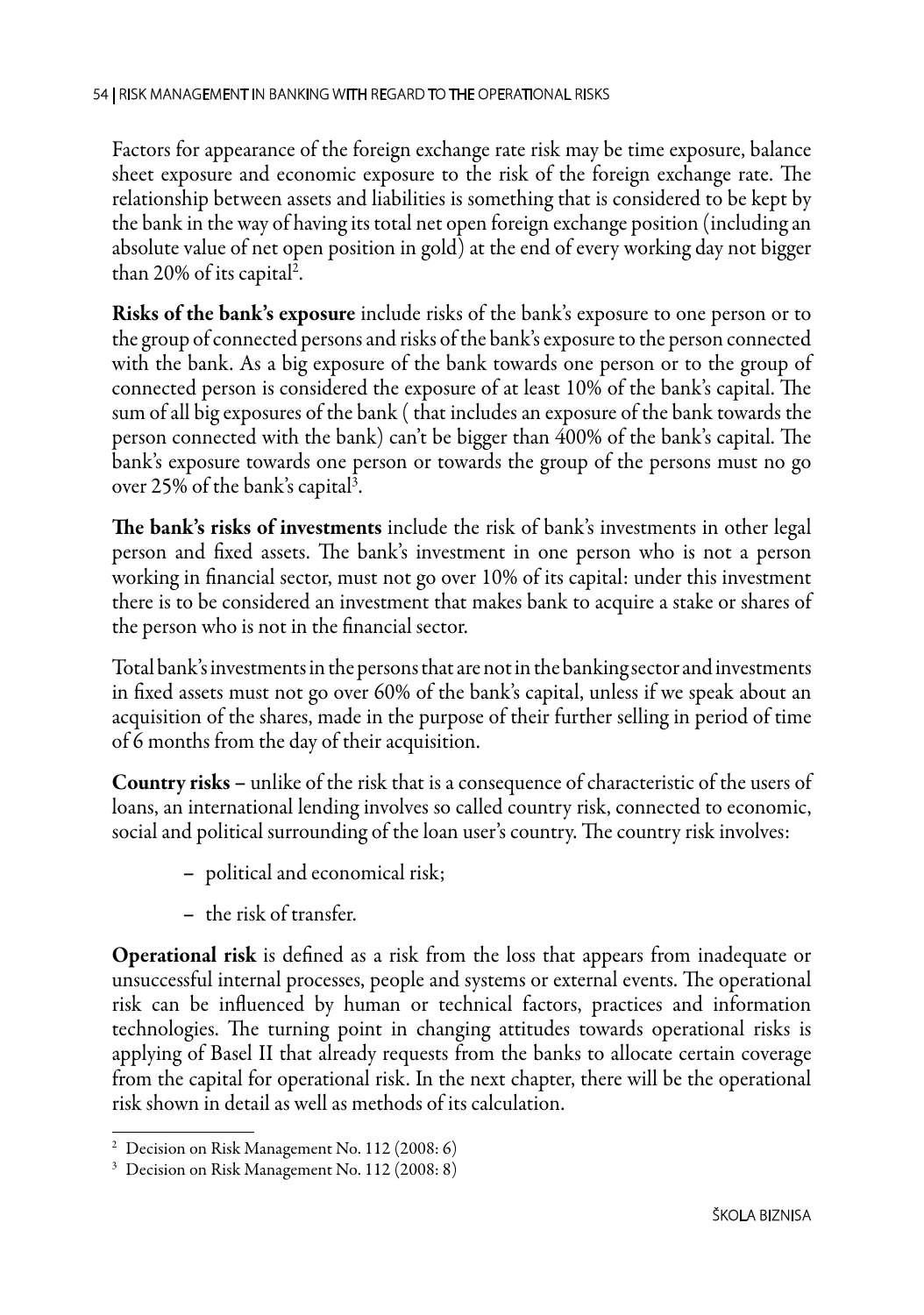# Characteristics of operational risk

Operational risk belongs to the group of non-financial risks that appear from the business process, because of the people's mistakes, system failures, unsuitable procedures, lack of the control function and because of external events. Those risks' management in the bank is very complicated work and it implies phases that consider an identification of the risk, measuring an extent of the exposure to those risks, reporting, monitoring and control function<sup>4</sup>.

Operational risks directly influence the financial loss weather by mistake, fraud or missing the chance to react in time to the certain business activity.

The staff that goes over its authorization or performs banking works incorrectly and at high risk, compromise the bank's interests by its operational risks. According to the Basel Agreement, operational risks include legal risks too (exposure to fines and damages that are results of supervisory authorities) but exclude a business risk and the risk of reputation.

The next figure shows sorts and causes of operational risks:



Figure 1. Sorts and causes of operational risks

*Source:* Ittner (2005)

According to this Figure, there is to be noticed that causes of operational risk can be internal and external ones. Some of practical examples of operational risks are:

In the frame of internal frauds can be noticed deliberately erroneous reporting on positions, plundering of employees and similar, while in external frauds typical example

<sup>4</sup> Jorion (2006: 575)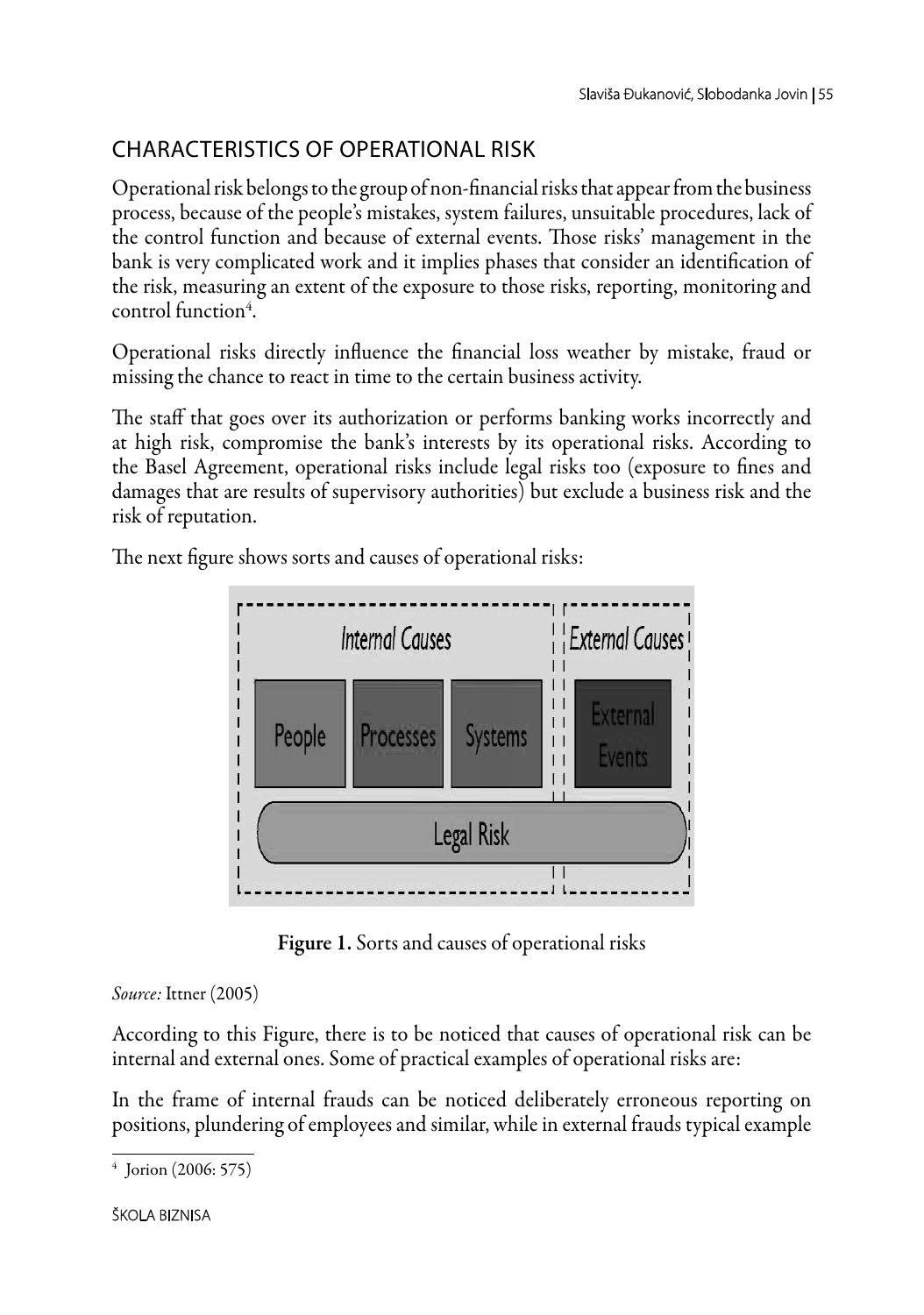is a robbery, issuance of checks with no covering and a damage occurred as a consequence of unauthorized use of somebody else's computer.

In the frame of human processes that include the clients, product and business practice, an example of operational risk can be a violation of the creditor relation, misuse of information, selling unauthorized products and similar. Damaging of material property may occur due to terrorism, earthquake, fire or flood. Failure in the system may occur due to failure of hardware and software, telecommunication problems and termination of the work. Also, errors in data entry, deficiencies in the management of safety, incomplete legal documentation, unauthorized approach to the clients' computers may cause an appearance of the operational risk in the frame of works in performing, delivering and management with processes.

Consequences of the events that have produced an operational risk are divided on those ones with financial influence and those ones with qualitative influence.

Consequences with financial influence are the following:

- Decreasing of the assets value due to fraud, theft, loan losses and similar;
- Indemnities arisen because of paying to the third persons for losses that are considered to be a part of the bank's responsibility;
- Legal costs;
- Loss or damage on the property that can occur due to directly decreasing of the value of physical property, due to accidents, natural disaster etc.

Consequences with qualitative influences are:

- Legal influence;
- Consequences for the reputation and image;
- Influence on the loan and market risk;
- Influence on the client's satisfaction etc.

Trying to minimize the operational risk may be very expensive. For example, the bank can involve better informative technology with more safety devices as well as the back up of the system that require a huge investment. So, it is necessary to do an estimation of the invested capital price very carefully with regard to decreasing of operational risk.

Very often, banks apply some certain techniques for decreasing the risk (for ex. mortgage, hedging, securitization of the property) in order to decrease an exposure to the market and loan risk, but those techniques can cause an appearance of other sorts of risks such as a legal risk that is a part of an operational risk.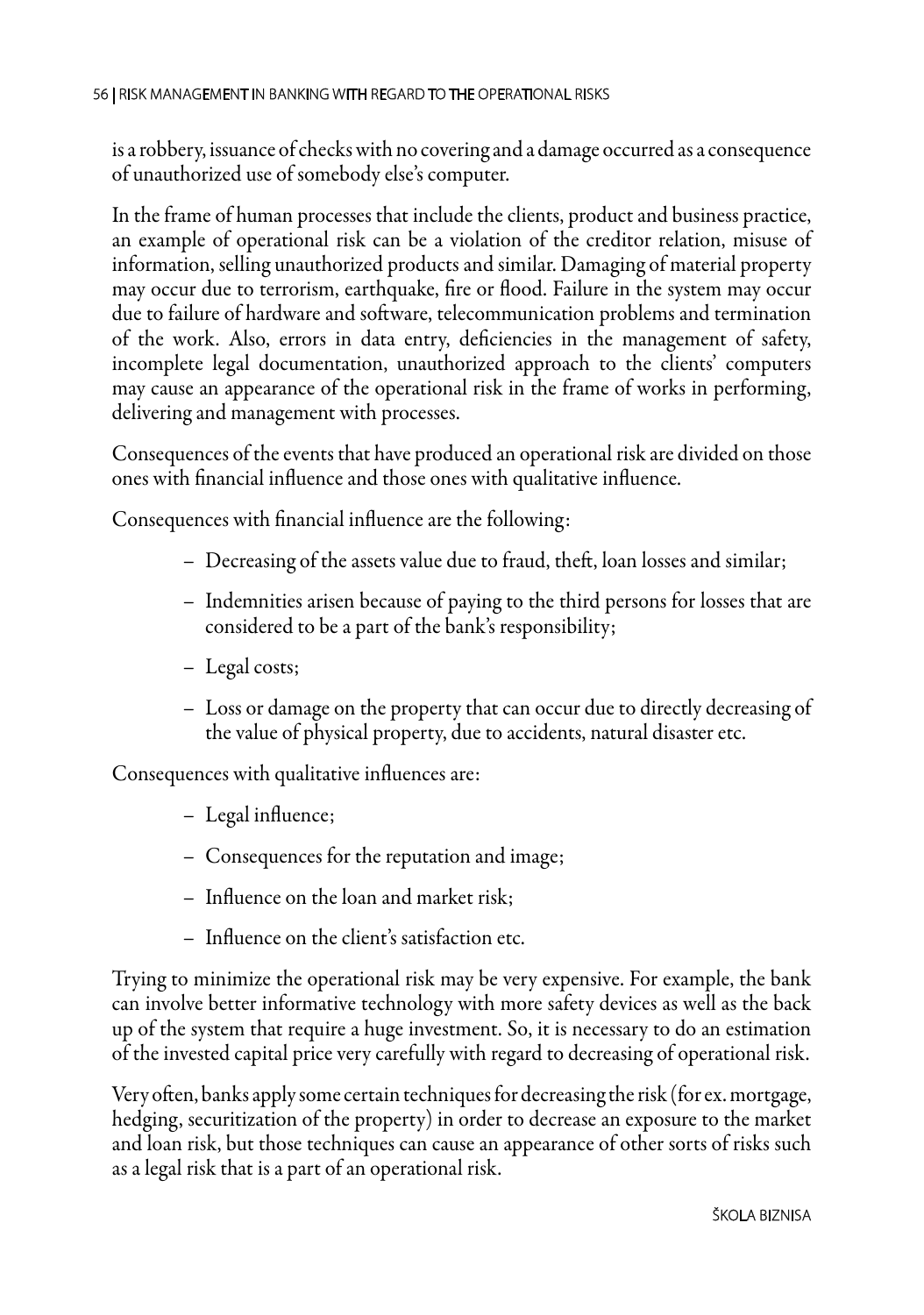Practical experiences show that measuring and estimation of the operational risk in the bank is not a simple task because it is very necessary previously to make a classification of events and to unite data related to the risks. No matter to difficulties, every operational risk should be estimated in order to avoid direct or indirect loss that occurs from inadequate or incorrect internal processes or grounded on external events.

It is to say that there is a big importance in marking and following every possibility of the operational risk appearance as well as in predicting costs in order to prevent bigger losses in the bank's business. The Basel Committee for Banks Supervision realizes that the concrete approach to the operational risk management, chosen by some bank, shall depend on a number of factors, including the bank's size, its technical features as well as the nature and complexity of its activities. The operational risk estimation is different in comparison to market and loan risks. Managing operational risks of banks has much more similarity with managing industrial enterprises risks in comparison with managing loan and market risks.

Analyses of the causes, preventions, systems of early warning and measurements in emergency cases are much more important than measurements of diversification and hedging. All these measurements consider significant assets, not only in the form of capital but also in the form of staff, technology and system.

A big difference in managing loan and market risks on one side and operational risks on the other side is a combination of different risks: diversification can decrease the risk in cases of loan and market risks. But, a combination of more portfolios doesn't change but increases potential losses.

Quantifying of the operational risk is a big challenge in performing the policy of the risk management. The capital amount calculation is required and it is performed according to one of following methods<sup>5</sup>:

- 1. The Basic Indicator Approach BIA
- 2. Standardized Approach (SA) and
- 3. Advanced Measurement Approaches- AMA)

Those approaches allow the banks to choose the best approach of calculation for daily business and finance portfolio that the bank has got.

At our market, the role of regulator and supervisor over banks for the Basel II is performed by Narodna Banka Srbije (National Bank of Serbia). NBS is the one who allows chosen approach of calculation in all banks.

<sup>5</sup> Basel Committee on Banking Supervision, Pillar 2 (2003)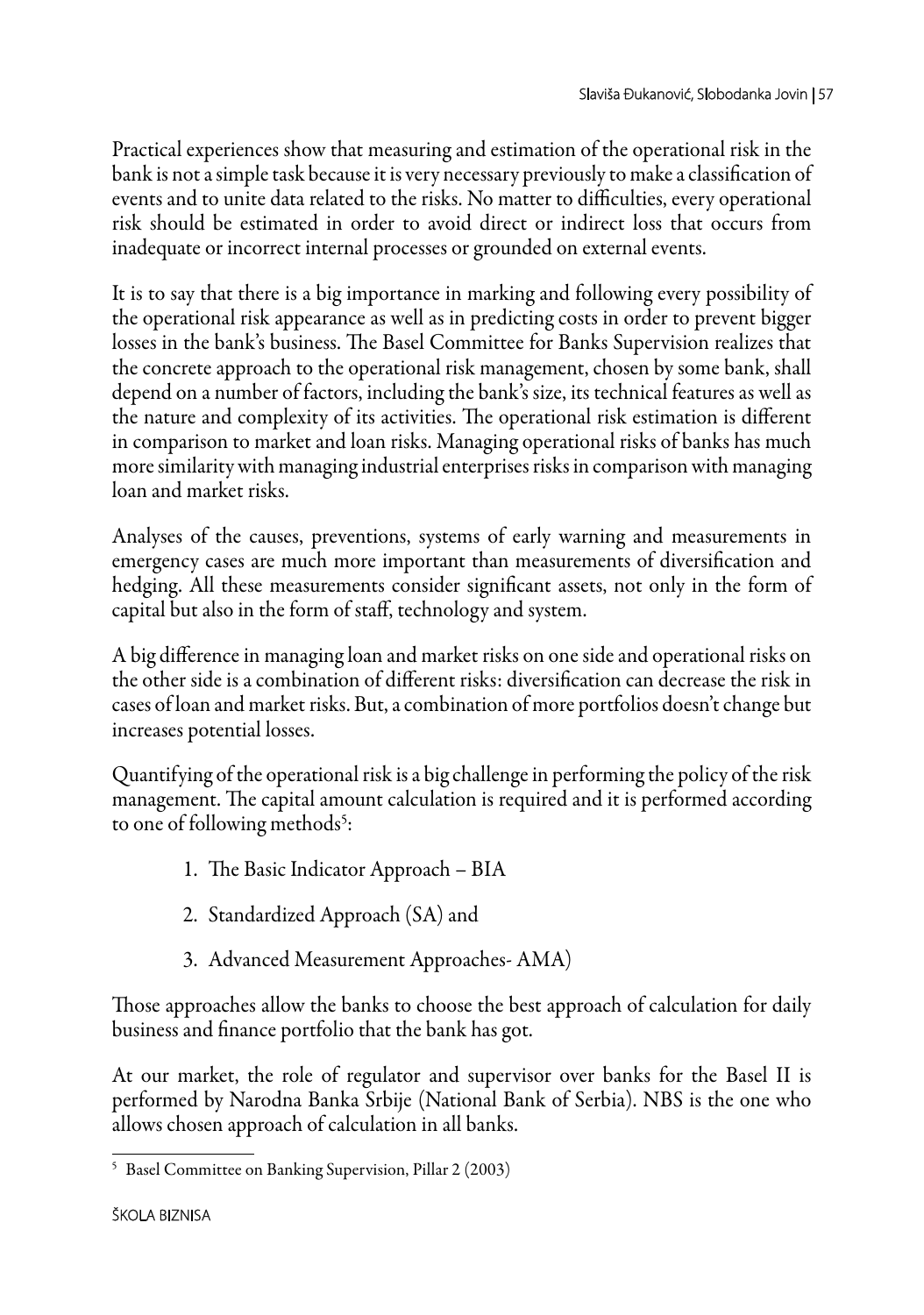The required capital's values vary depending on the fact if the bank is from some country that belongs to the EU countries, total amount of the bank's capital, and if the bank does its business only on domestic market or on the foreign one too.

The Basic Indicator Approach is the most easiest to be applied and it determines a bigger level of capital because of operational losses covering, while the higher approach is the most hardest one to be applied in banks, but it has a possibility to determine a smaller level of capital. The Basic Indicator Approach counts the cost of operational risk as a percentage of gross revenue.

The three-year average of total incomes (GI) is to be multiplied by a fixed coefficient alpha that is 15%. This method is the least accurate so it is not recommended for using in big international banks.

Standardized Approach is similar to the Basic Indicator Approach but the difference is in the fact that every business activity of the bank has a certain percentage for capital calculation that shall cover operational losses. For the capital calculation, there is an annual gross income or assets to be used. NBS is about to determine business activities and a percentage for each business activity (according to Basel II – it is 12% and 18%, depend on activity).

According to this approach, the operational risk is to be measured by dividing the total activity of the bank to 8 business segments and then gross operational income of every business segment is to be multiplied by beta factor prescribed for every business segment.

Beta fixed percentage, given by the Committee and is related to the level of required capital for the gross income for each of eight lines of business $\rm ^6$ .

Total coverage of capital is to be calculated as a simple sum of the coverage of capital in each business line.

Advanced Measurement Approaches require many preconditions that will not be fulfilled for a while by bigger number of banks. The approach is based on internal data of banks on losses caused by operational risks. For the usage of this method, the bank has to ask and get the regulator's consent.

The bank is relied on help of the crucial indicators of success and crucial indicators of the risk.

The indicator of success for operational risk measures if chosen operational goal is successfully realized, while the indicator of risk determines the reason for operational goal may not to be realized. Since this concept gradually encourages banks to collect

<sup>6</sup> See more detail in Basel Committee on Banking Supervision, Operational Risk, Bank for International Settlements (2001: 7)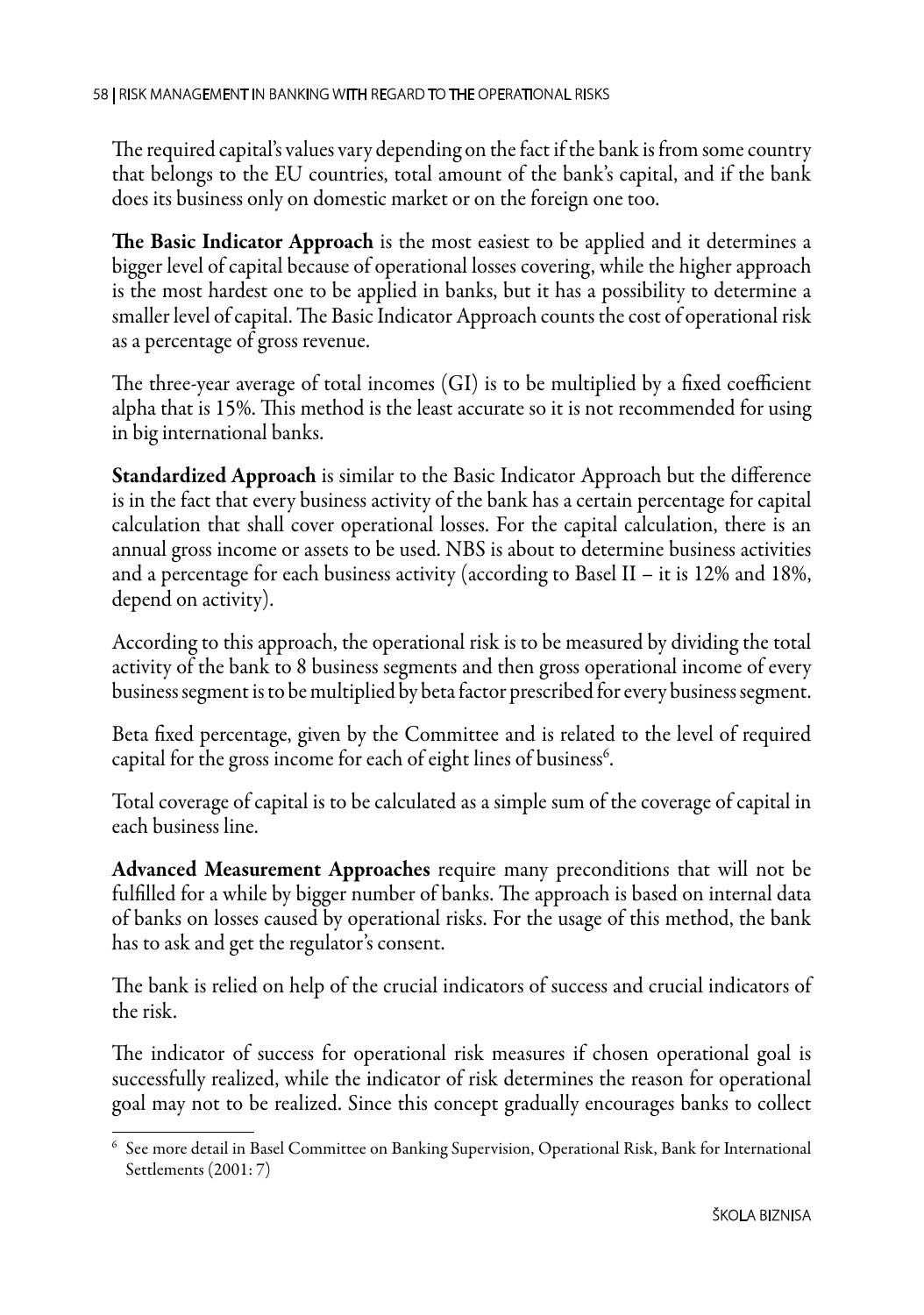data on internal losses based on operational risks, it is to be considered that this is a crucial step on developing path that leads banks towards more sophisticated concepts.

Within the Advanced Measurement Approach, calculation of the remuneration of capital for operational risk is determined using following procedures  $^7\! :$ 

- Activity of the bank are grouped in bigger number of business lines and wide set of operational losses types is defined and applied through business lines
- In the frame of every combination of the business line type and operational loss, the supervisor determines an exposure indicator (EI) that is a replacement for the size of exposure to the operational risk of every business line.
- Except of the exposure indicator for every combination of the business line type and loss, based on its data on internal losses, banks determine a parameter that represents probability of loss event (PE) as well as the parameter that represents the loss given event (LGE). The product EI\*PE\*LGE\* is used for calculating an expected loss (EL) for every combination of the business line/ loss type.
- The supervisor determines the factor (gamma) for every combination of the business line/loss type that turns expected loss into the remuneration of capital. Total remuneration of capital for certain bank is simple sum of all resulting products.

The Committee suggests a standardization of all indicators for types of business lines and losses while every bank would form own data on the indicator of complexity.

Prescribed by the regulators, the indicators of complexity would show a comparability in banks, facilitate the control and improve transparency.

## **LEGISLATION**

Bank's unfair competition from the far-east countries and the debt crisis from the last century's 80-s forced the leading world financial institutions to reach for the measures of international regulative and adoption of international standards in banking.

The First Basel Agreement formally entered into force in 1988 and it started to be applied in 1992. Primary, it was directed to the loan risk since the granting loans is one of the main activities of banks. Bearing in mind that yearly experience has showed

<sup>7</sup> Basel Committee on Banking Supervision, Operational Risk, Bank for International Settlements (2001: 8)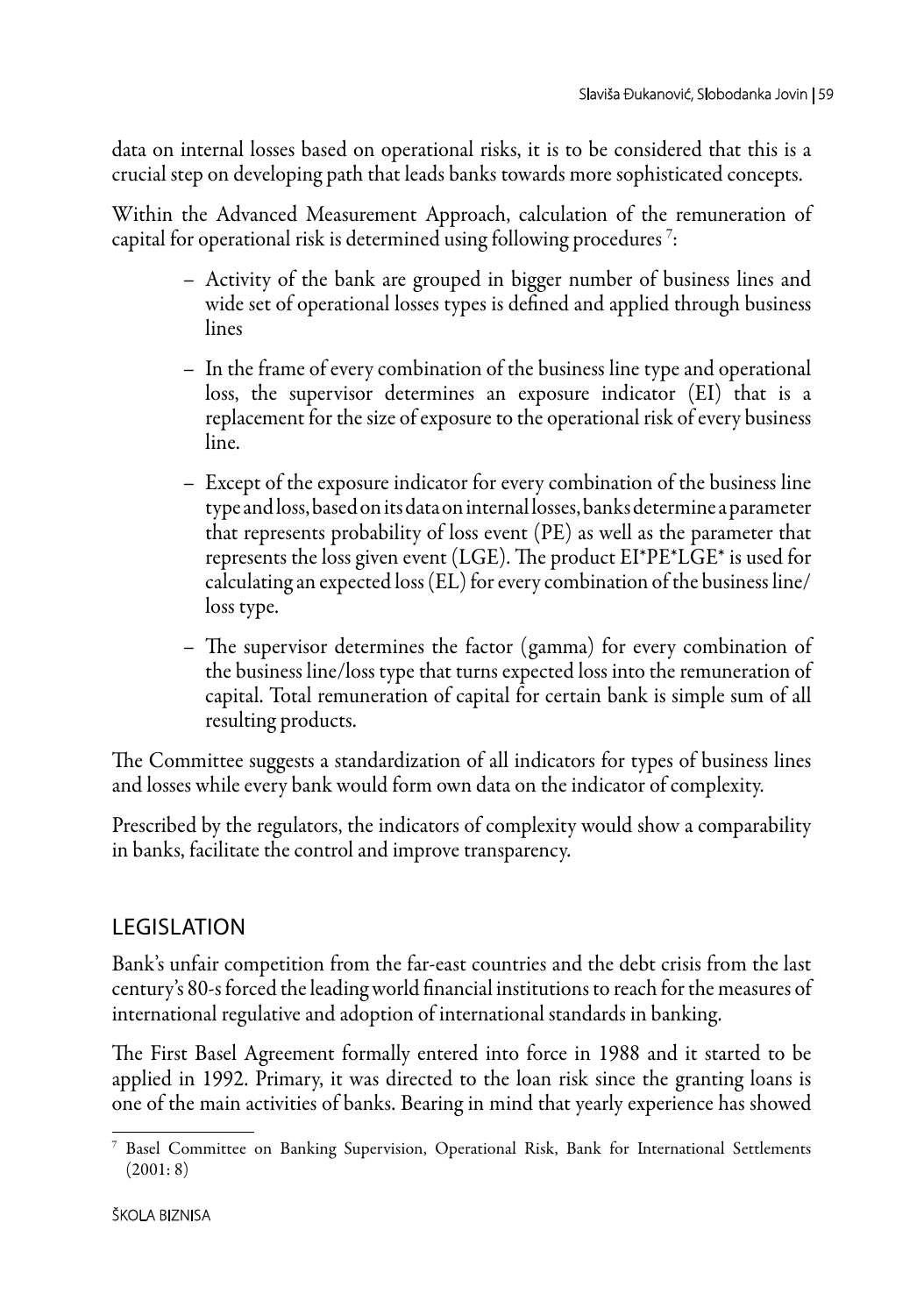that the bank loans' users generally don't respect their overtaken obligations in whole, banks have, on their own initiative, undertaken some measures for decreasing the risk, such as keeping long-term relations with the clients, controls and monitoring, involving stronger instruments of security etc.. Those initiatives have become international rules on banking business.

However, there happened several significant critics. Basel I didn't regulate the issue of market risks i.e. potential losses that may happen because of change in interest rate, exchange rates and the goods' price. The fault also is in customer rating that doesn't influence calculations of required bank capital level respectively necessary capital for coverage of the risk is not bigger by the clients that have lower rating in comparison to those ones with higher rating. Apart of that, Basel I doesn't contain rules for accurate disclosure of performances of business towards the market and the interest groups and, because of that, it doesn't support the market discipline. Also, it doesn't offer any directions for banks supervisory mark, especially when their practice of risk management is in charge.

Because of that reason, in 1993., Basel Agreement (Basel II) started to be conceived. Basel Agreement II provides that every bank estimate own needs for capital, based on its exposure to risks. At the other side, supervisory and executive bodies are obligated to follow and report on every change of procedure in bank's risk estimation and adequacy of capital. This considers the reporting system development as well as intensified public informing on the bank's financial condition.

The final goal is improving of risk management followed by min.capital requirements of the bank, based on internal estimation of every bank.

Basel II recognizes a different exposure to the risk at different banks and allows applying of different methods in order to perform an estimation of their exposure to the risk. Every bank is required to develop its internal procedures of risks management and every bank should determine own needs for capital, grounded on calculation of the risk exposure which may be audited by bodies of supervisory authorities. Apart of that, it promotes greater and greater participation of publicity in the review of financial state of every bank, what makes possibility of bigger market discipline usage towards those banks estimated to overtake to big risk $^8$ . New rules are grounded on three pillars:

Pillar 1: Minimal requirements for the capital - the capital serves for coverage loan, market and operational risk. By minimal requirements for the capital, capital adequacy calculating is defined and it represents relation between own capital and the height of risk that the bank is exposed to respectively a weighted assets. As a new thing, here is to appear the operational risk, defined as a risk of loss that is a consequence of lack of strict bank management. This pillar directly replaces Basel I and attracted the biggest

<sup>8</sup> Đukanović (2009: 197)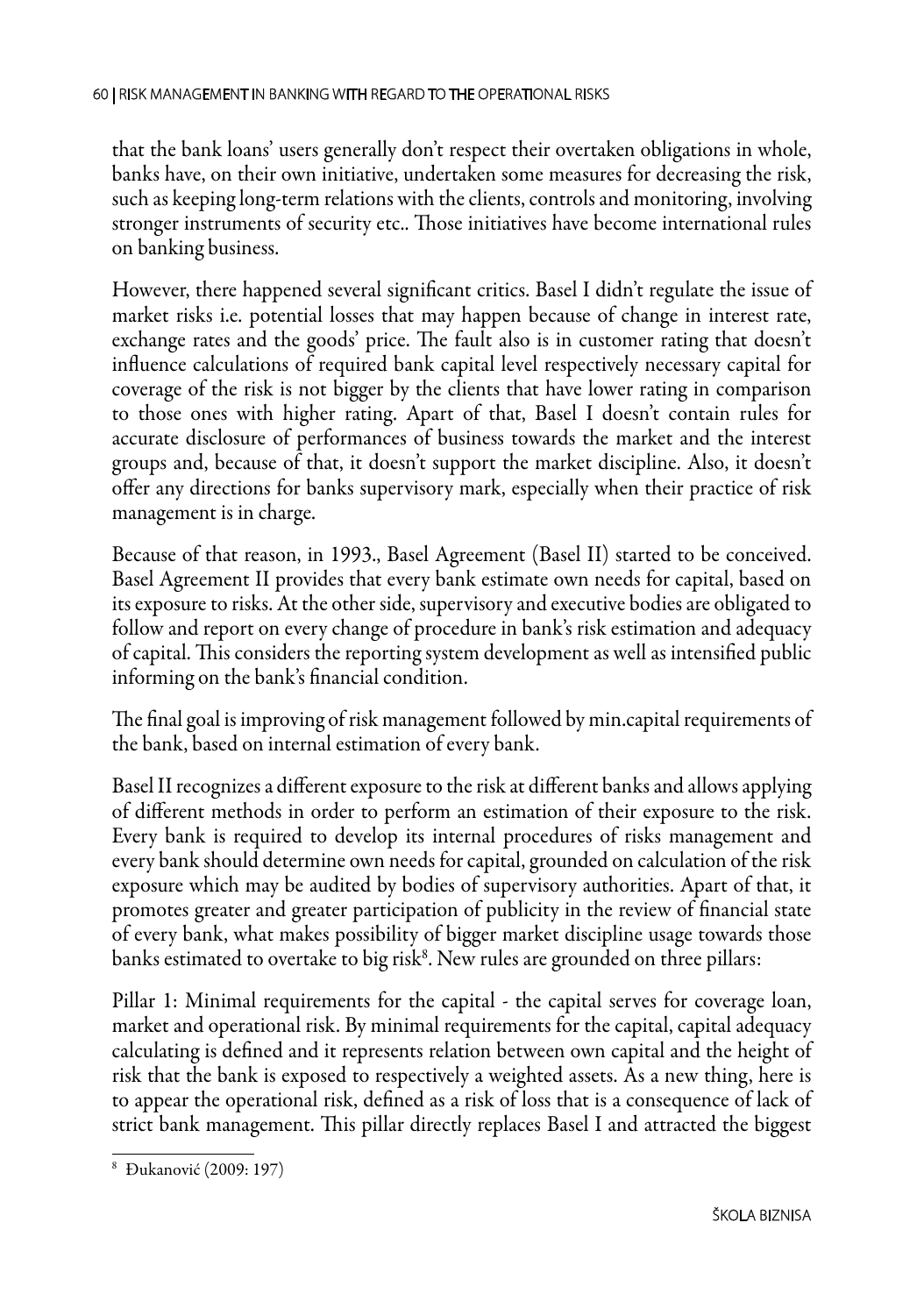attention because banks are obligated now to hold more capital for high-risky than for low-risky clients.

Pillar 2: Monitoring and testing process - respecting of prescribed rules is to be monitored and corrective actions are to be taken in the case of sudden appearance of problems. With the new Law on Banks, Decision on Risk Management and Decision on Adequacy of Capital, NBS has made a step towards the Basel II Second Pillar implementation but the current situation can be called just a preparation for this pillar implementation.

Pillar 3: Market discipline - the market discipline is realized by applying a well organized reporting in the bank grounded on reliable financial information in purpose of decreasing the risk. It is to underline an importance of disclosure of the risk in financial reports. Through the law on Banks and its following decisions, NBS has showed its willingness to implement the third pillar of Basel II in Serbia.

Improved and more flexible methods of loan, market and operational risk measuring, together with the new approach of supervision and transparency of banks business, should contribute to the development of the financial sector stability. With that, the level of the capital needed for coverage the risk of every individual bank should show in more realistic picture a degree of risk that every bank is exposed to. Basel Agreement II should be applied consistently. The first pillar application considers the application of the second and the third one too because they are mutually connected. In this way, bigger attention is to be paid on risk management and their minimizing. Standards of the Basel II represent a supplement of the Basel I followed by certain changes. Except of the loan risk and the market risk, there is more and more important operational risk to be involved. In estimating the risk, a significant position is given to external loan agencies, in the purpose of classification all clients from the bank portfolio, that at the end, influences the level of capital needed. Apart of that, banks are provided to find (by themselves) forms for measuring the risk in their business and in accordance with those results, to allocate the capital needed.

A harmonization with new Basel Agreement on Capital- Basel II is considered as a serious task for NBS having under its jurisdiction involving and application of the new Basel Agreement in our country. NBS, as a central monetary institution, is authorized for regulation of the obligation on risk management in Serbian banks. Preparations for that harmonization process started by bringing a new Law on Banks in 2005, as well as by bringing following decisions (Decision on Bank's Capital Adequacy, Decision on Classification of Balance Sheet Assets and Off-Balance Sheet Items of the Bank, Decision on Risk Management.

It is to underline that Basel II is not a group of universally applied rules but is just a frame. In accordance with that, NBS brings its own rules, based on the frame of Basel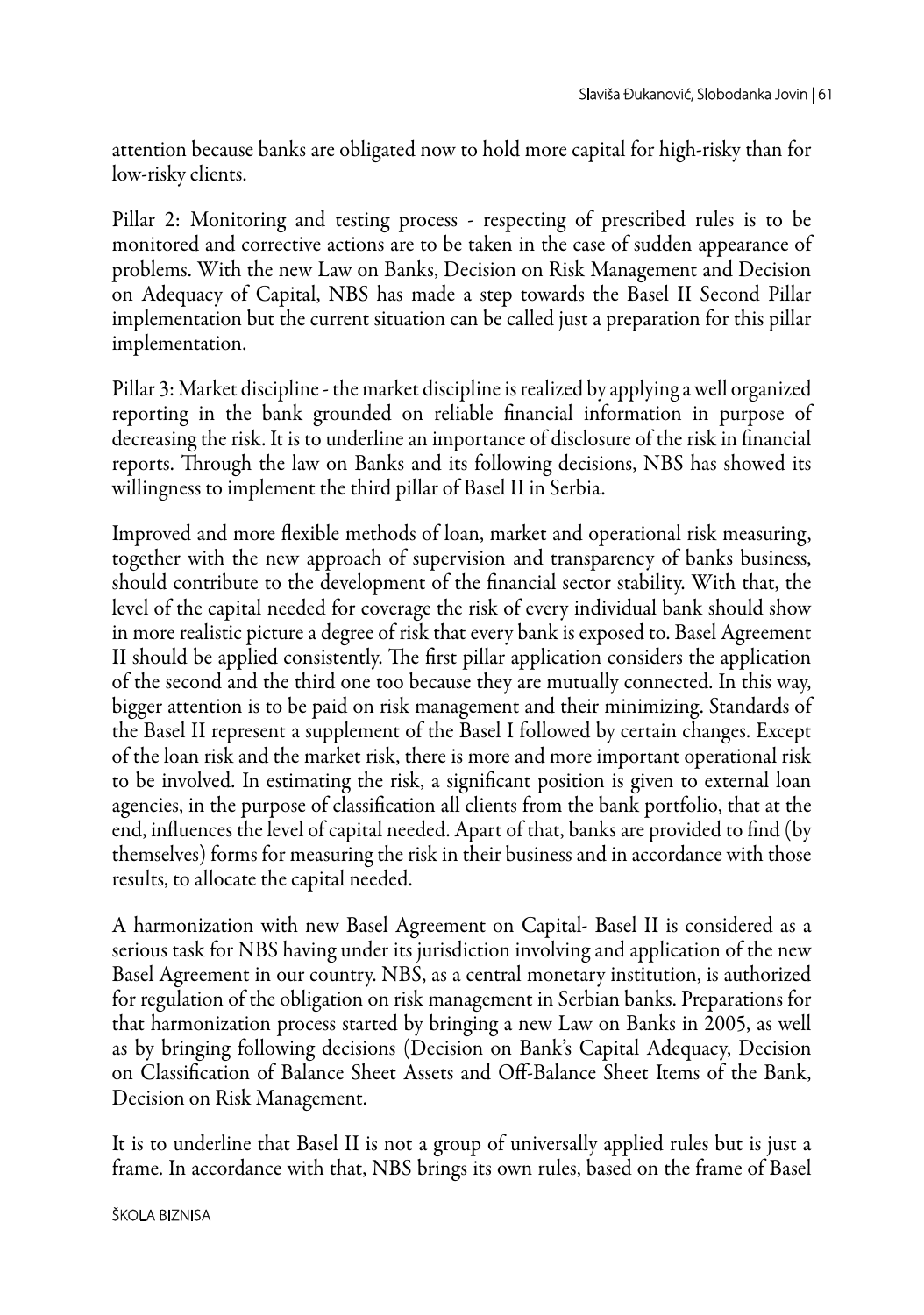II, that shall be of binding character for banking sector in our country: that means an appropriate harmonization of domestic legislation shall be necessary to be done.

According to the Law on Banks, the bank identifies, measures and estimates all risks that is exposed to in its business and it manages with those risks. The bank is obligated to organize a special organization unit that shall deal with risk management. This matter is regulated by Decision on Risk Management. Apart of that, to this matter are related to some other bylaws too, such as Decision on Classification of Balance Sheet Assets and Off-Balance Sheet Items of the Bank<sup>9</sup>.

In its business, the bank is exposed to the following risks:

- 1. the risk of liquidity,
- 2. the loan risk,
- 3. the interest rate, foreign exchange risk and other market risks,
- 4. the risk of bank exposure to one person or group of connected persons,
- 5. the risk of bank's investment to other legal persons and in basic assets ,
- 6. risks that are related to the country of origin of the person towards whom the bank is exposed to,
- 7. the operational risk, including the legal risk, as well as the risk of unsuitable management of information and other technologies that are significant for the bank's business.

A new regulation encourages banks in Serbia to estimate the risk of their customers using the system of rating. A minimum of capital that should be reserved shall not depend just on the size but also on the risk of the loan. This will make that granting loans to the risky clients becomes more expensive. It will be a problem for worse enterprises and banks will have to make a wider their range of products and prices that are offered on the banking market if they want to keep and to attract the new clients. Decreasing of needed level of capital will affect mostly the banks that place assets to the population, small and medium enterprises and it will affect at least those banks that place to big corporations.

Smaller banks should not be in the start in worse position than bigger ones when influences of Basel II are in charge.

Related to this, there is the operational risk recognition as well as an obligation of forming special sections for the risk management. In risk management, the bank is obligated to indentify existing and potential sources of operational risk that can occur

<sup>9</sup> Decision on Risk Management, No. 112 (2008: 1)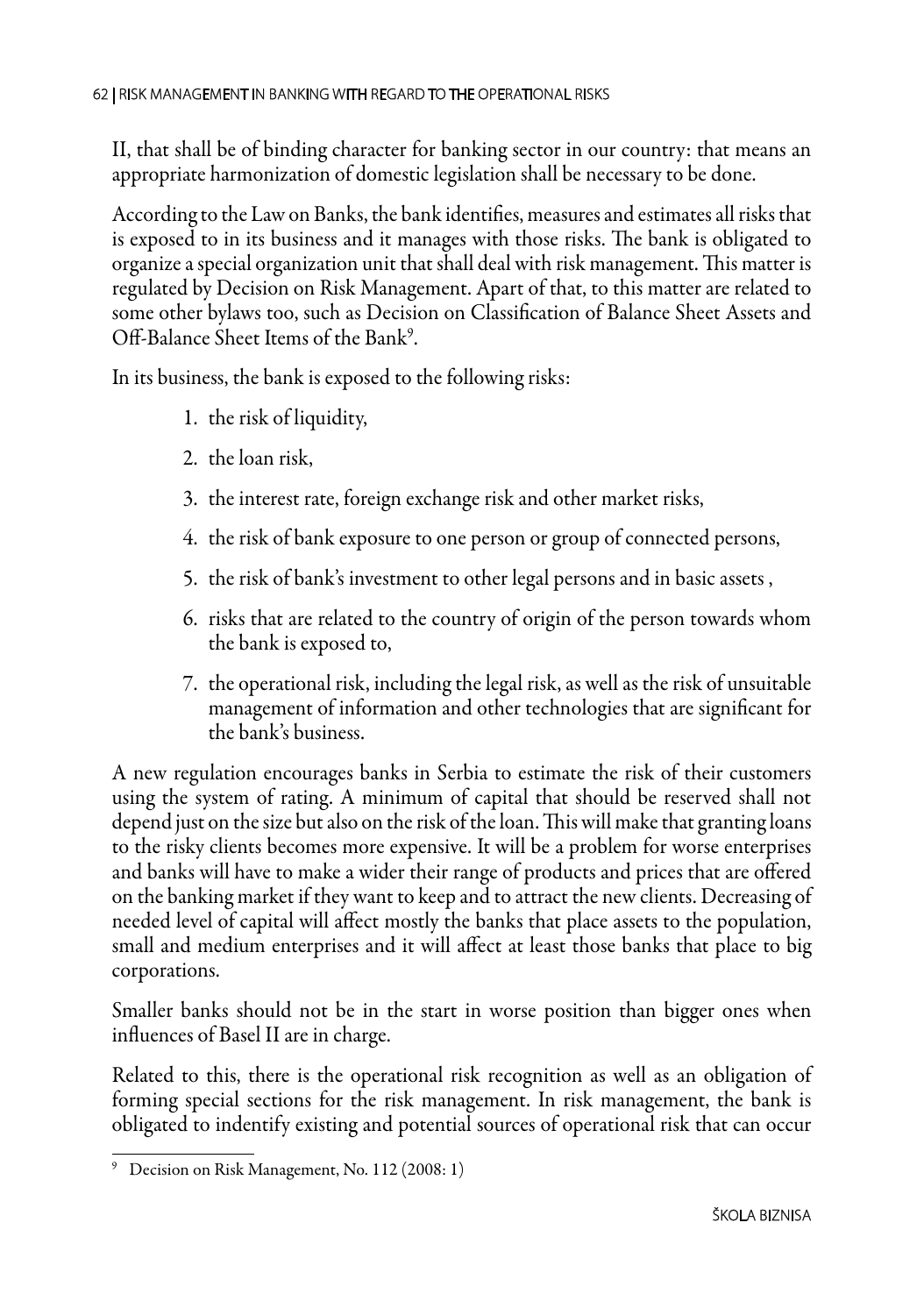in introduction of new products, systems or activities. Except of that, the bank is obligated to form data base on all losses risen on the base of operational risk as well as to determine a methodology for an those losses internal recording. In this, we have to underline some measures overtaken by the bank in the purpose of increased operational risk management.

In this moment, the directive doesn't regulate any obligations of capital costs calculation for exposure to operational risks, but there is only defined obligation for reporting NBS by banks on terms of operational risks bigger than 1% of the bank's capital. An application of capital models shall start in 2011. All banks are suggested to gradually involve different methods in accordance with their technical possibilities and practice, pointing that an advanced way of capital appropriations measuring doesn't allow coming back to the simpler way with no previous regulator's confirmation.

### **CONCLUSION**

Nowadays, characterized by changes and uncertainty, a new business philosophy is needed as well as a new approach to business risks' estimation before entering into certain financial undertakings. New techniques for financing have decreased an exposure to the loan and markets risks that is shown in new quality of banking services but, at the same time, it has pointed to an increased presence of new risks, different from those ones known by the practice of traditional banking.

The new internationally harmonized frame for measuring capital and banks capital adequacy, in relation to the exposure to risks - Basel Agreement II, except of the loan and market ones, has included operational risks.

Operational risks represent a sort of problems that can't be ignored in any way. In many banks, this problem may be much more expressed than the market risk so, very often it takes the second place by its importance, immediately after the loan risk.

All three Basel II pillar's implementation in Serbia is very necessary and NBS is on a good path to, through the new Law on Banks and following decisions, ensure required conditions for complete application of Basel II. Bearing in mind that most of banks in Serbia are foreign-owned, that fact will make easier an implementation of the Basel II because those banks bring with them a significant experience in the Basel II application.

Everything goes in a favor of this that banks need to move away from defensive or reactive view of risk, according to which banks measure the risk in order to satisfy regulatory requirements and in order to avoid losses: they should be turned to offensive, proactive attitude according to which risks should be managed actively at the level of the bank in the purpose of more effective usage of capital and high profits' realization.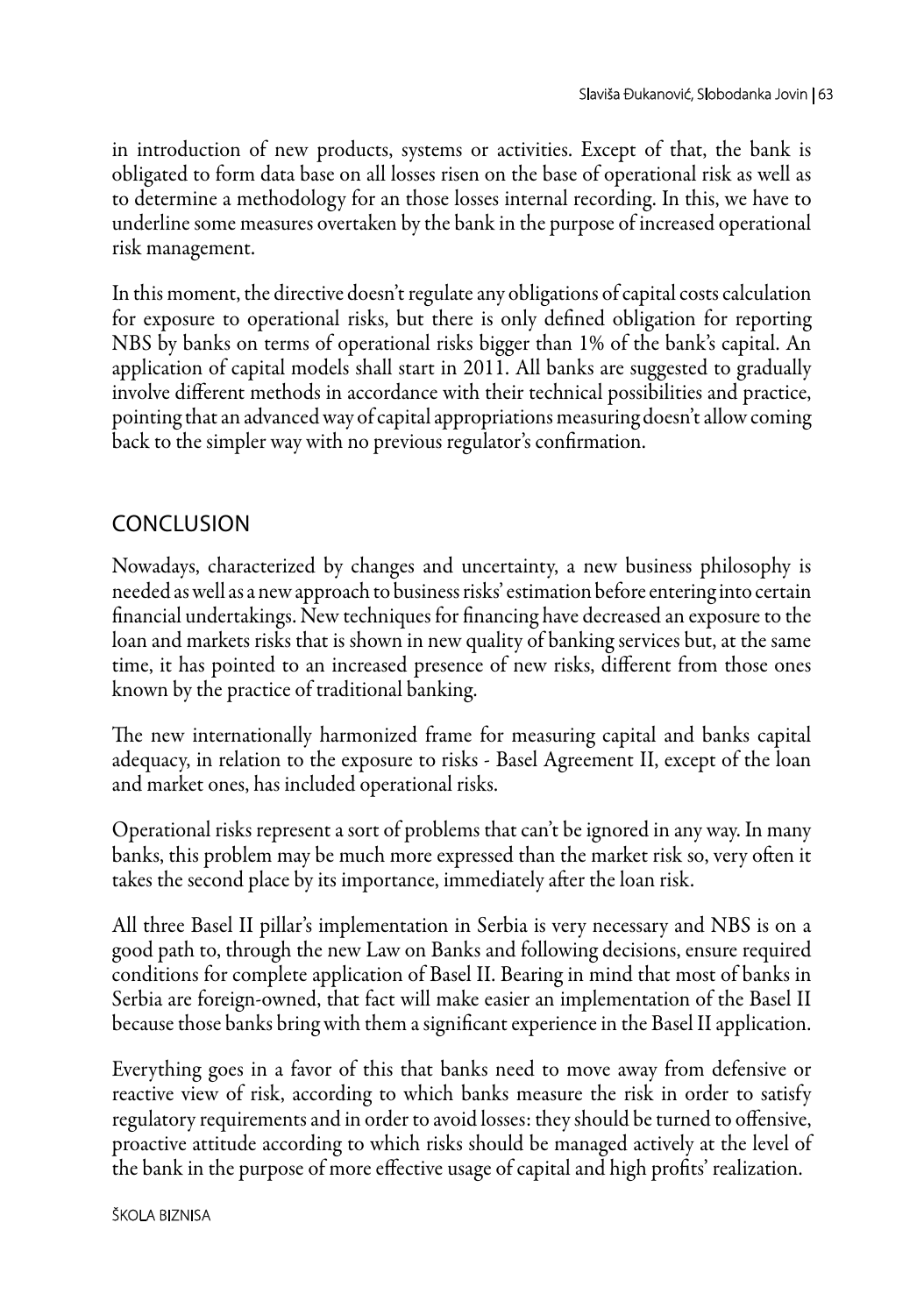#### **REFERENCES**

- [1] Basel Committee on Banking Supervision, (2001) *Operational Risk*, Basel*,* Bank for International Settlements (BIS)
- [2] Basel Committee on Banking Supervision*,* Pillar 2, (2003) *Supervisory Review Process,* Basel
- [3] Basel Committee on Banking Supervision, (2003) *Sound practices for the management and supervision of operational risk*, Basel, Bank for International Settlements (BIS)
- [4] Crouhy, M., Galai, D., Mark, R., (2006) *The Еssentials of Risk Management*, New York, McGraw-Hill
- [5] Ćirović, M., (2001) *Bankarstvo,* Beograd, Bridge Company
- [6] Decision on Risk Management, (2008) Službeni glasnik RS, No. 112
- [7] Đukanović, S., (2009) *Upravljanje finansijskim rizicima Praktikum,* Novi Sad, Visoka poslovna škola strukovnih studija
- [8] Đukić, Đ., Bjelica, V., Ristić, Ž., (2003) *Bankarstvo*, Beograd, Ekonomski fakultet
- [9] Fontnouvelle, P., and others, (2009) *Using Loss Data to Quantify Operational Risk,* Federal Reserve, Bank of Boston
- [10] Ittner, A., (2005) *Operational Risk Aspects of a (not so) new risk category in banking business*, Moscow, Tacis workshop
- [11] Ivanović, P., (2009) *Upravljanje rizicima u bankama*, Beograd, Beogradska bankarska akademija
- [12] Jorion, P., (2006) *Financial Risk Manager Handbook,* Third edition, Hoboken, New Jersey, John Wiley & Sons
- [13] Kovačević Lj., Vunjak, N., (2006) *Bankarski menadžment*, Subotica, Ekonomski fakultet,
- [14] *Law on Banks of the Republic of Serbia,* (2005) Službeni glasnik RS, No. 107
- [15] Matić, V., (2008) *Operativni rizici*, Institut za poslovna istraživanja, Beograd, MBA
- [16] National bank of Serbia, (2009) *Report on the state of the financial system of the Republic of Serbia,* Belgrade